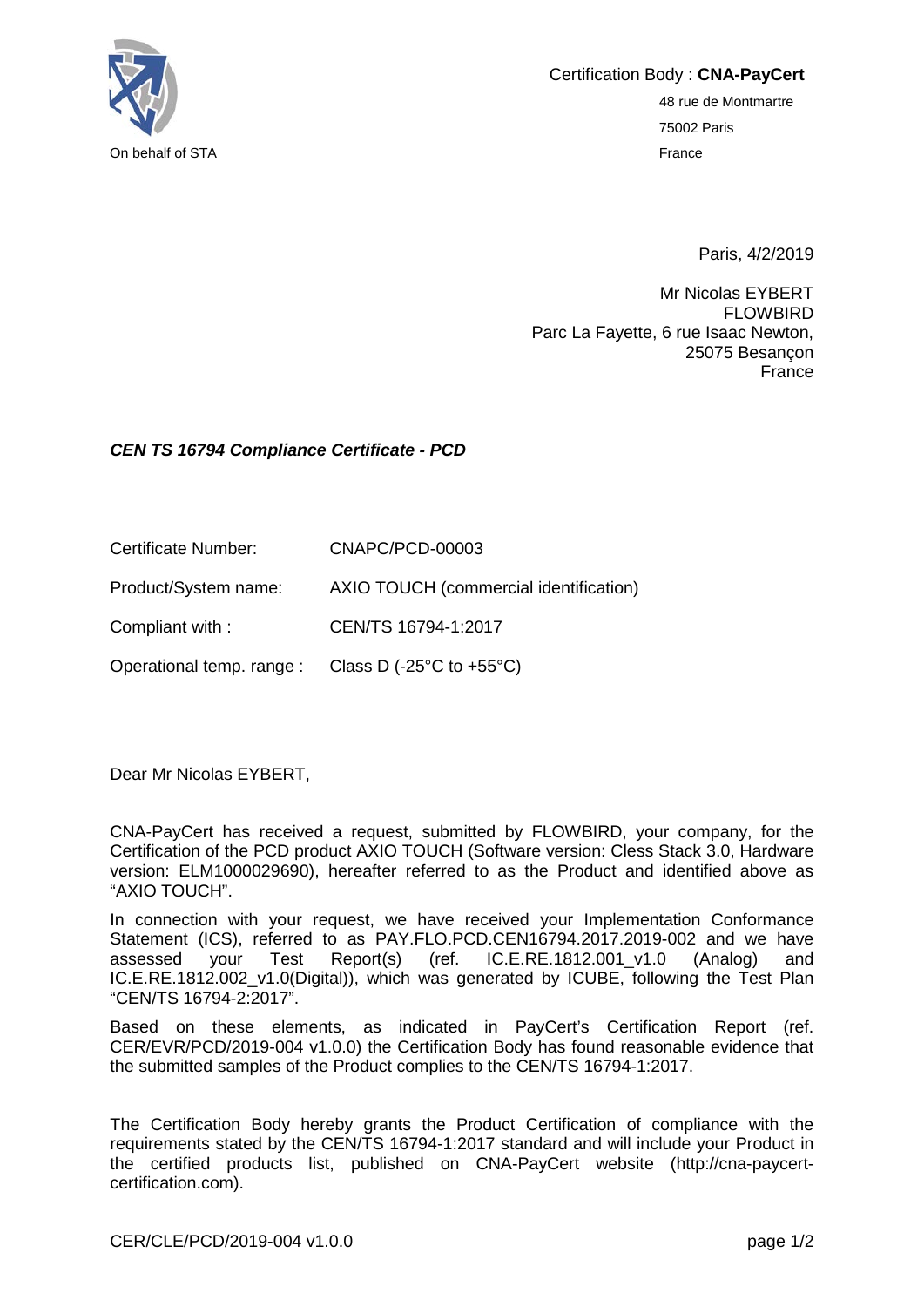

Please note that the present Certification is subject to the following terms and conditions as listed hereafter :

i) The present Certification is granted on the basis of the Smart Ticketing Alliance Certification Policy and therefore is valid as of today and will expire on the 4/2/2026

ii) If the Product is changed, FLOWBIRD must notify the Certification Body of this fact in writing. Any change in the Product that may generate a different behaviour with respect to the CEN/TS 16794-1:2017 standard or a difference in the Product Implementation Conformance Statement will be considered a major modification subject to a new evaluation in order to maintain the present Certification.

iii) The present Certification granted to FLOWBIRD for the above referenced Product is non-transferable to any other vendor.

The Certification Body has the right to terminate or revoke the Certification should any of the aformentionned terms and conditions be not respected.



Signature numérique de Ludovic **VERECOUE** DN : cn=Ludovic VERECQUE, o=PayCert, ou=General Manager, email=ludovicverecque@paycert.eu, c=FR Date : 2019.02.13 16:03:55 +01'00'

Name: Ludovic VERECQUE

Title: General Manager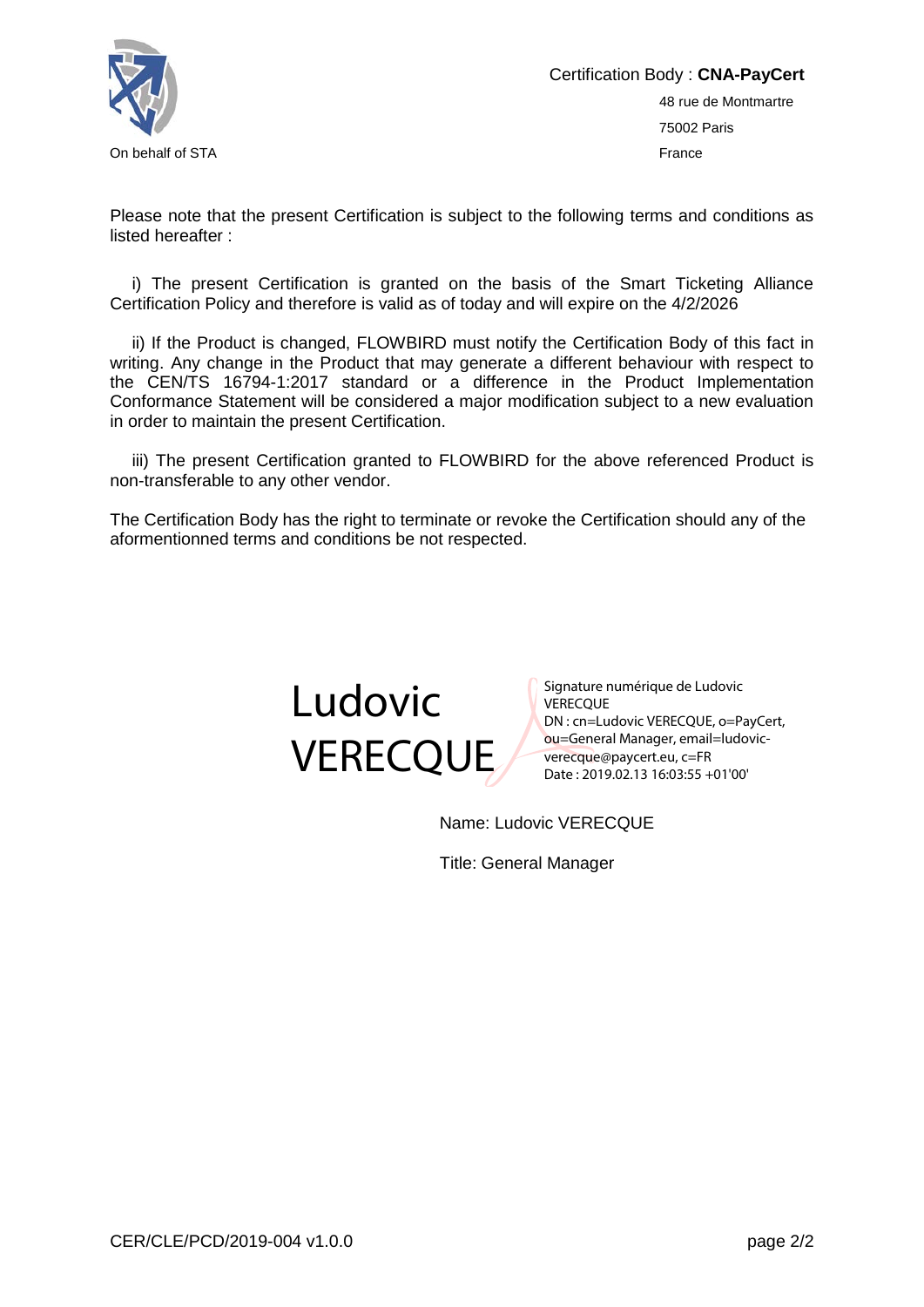

## **a. PCD Product Description**

[PCD1] Administrative data

[PCD1.1] (\*) Brand name: FLOWBIRD [PCD1.2] (\*) Trade name: Axio Touch [PCD1.3a] (\*) Hardware version: ELM1000029690 [PCD1.3b] (\*) Software version: Cless Stack 3.0 [PCD1.4] (\*) Reference of the contactless reader or antenna module: ELP1000023584 [PCD1.4a] (\*) Hardware version of the contactless reader or antenna module: CAR1000020803 [PCD1.4b] (\*) Software version of the contactless reader or antenna module: Cless Stack 3.0 [PCD1.5] (\*) EMVCo Approval number (if applicable): Not applicable

## **b. PCD General Technical Characteristics**

[PCD2.1] (\*) PT Reader Type: IFM Reader (Full range A and B)

[PCD2.3] (\*) Operational temperature range supported: Class D (-25°C to + 55°C)

[PCD2.7] (\*) Reference of the PCD Zero Point – Range A (target ID marked on sample or photo or diagram)